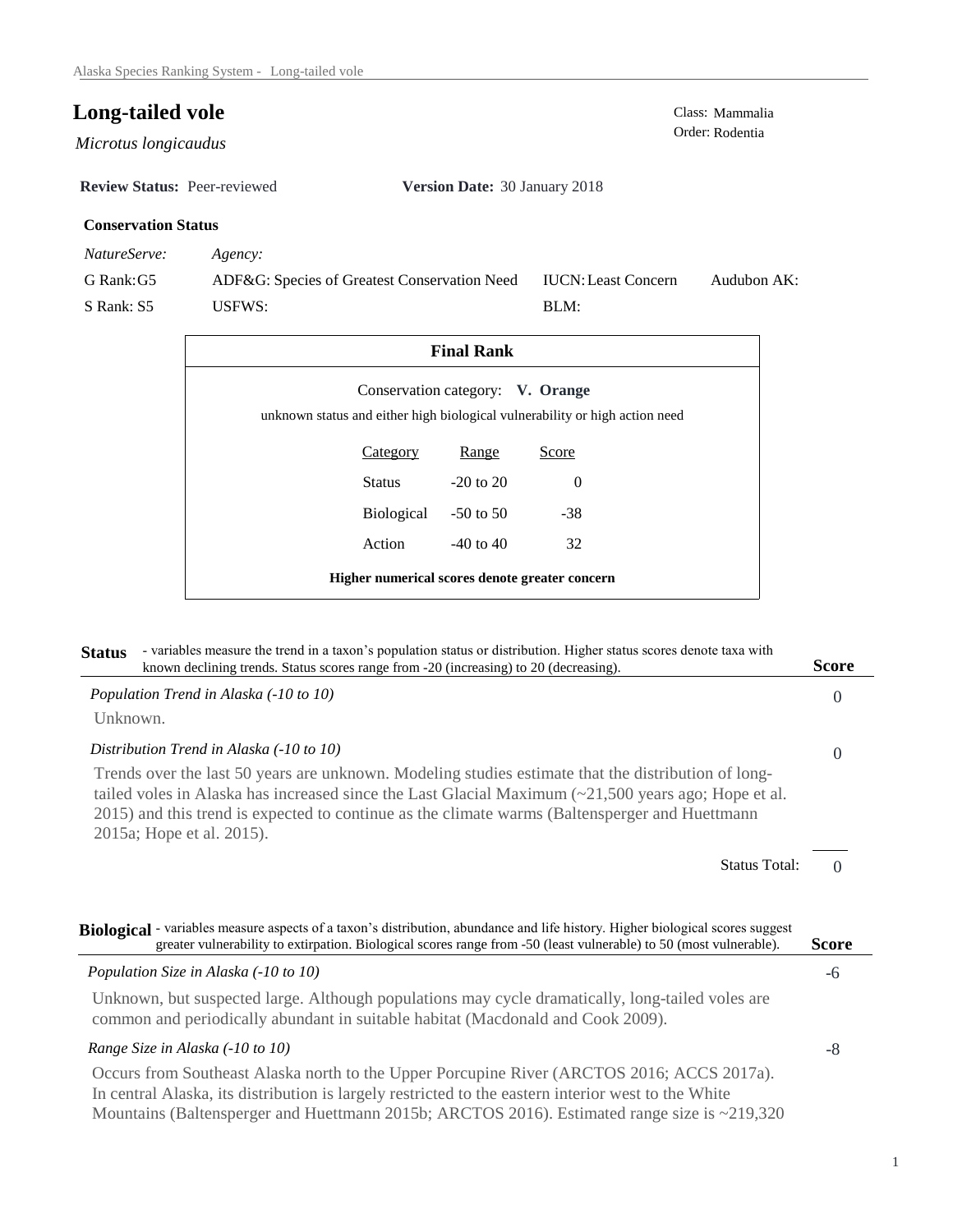| sq. km., based on range maps from ACCS (2017a).                                                                                                                                                                                                                                                                                                                                                                                                                                                                                                                                                                                                                                                                                                                                                                                  |              |
|----------------------------------------------------------------------------------------------------------------------------------------------------------------------------------------------------------------------------------------------------------------------------------------------------------------------------------------------------------------------------------------------------------------------------------------------------------------------------------------------------------------------------------------------------------------------------------------------------------------------------------------------------------------------------------------------------------------------------------------------------------------------------------------------------------------------------------|--------------|
| Population Concentration in Alaska (-10 to 10)                                                                                                                                                                                                                                                                                                                                                                                                                                                                                                                                                                                                                                                                                                                                                                                   | $-10$        |
| Does not concentrate.                                                                                                                                                                                                                                                                                                                                                                                                                                                                                                                                                                                                                                                                                                                                                                                                            |              |
| Reproductive Potential in Alaska                                                                                                                                                                                                                                                                                                                                                                                                                                                                                                                                                                                                                                                                                                                                                                                                 |              |
| Age of First Reproduction (-5 to 5)                                                                                                                                                                                                                                                                                                                                                                                                                                                                                                                                                                                                                                                                                                                                                                                              | $-5$         |
| Reproduces within first year of birth (Van Horne 1982; Smolen and Keller 1987).                                                                                                                                                                                                                                                                                                                                                                                                                                                                                                                                                                                                                                                                                                                                                  |              |
| Number of Young (-5 to 5)                                                                                                                                                                                                                                                                                                                                                                                                                                                                                                                                                                                                                                                                                                                                                                                                        | 1            |
| In Alaska, litter size ranges from 2 to 8 (mean = 5) (Van Horne 1982; Smolen and Keller 1987).<br>On Prince of Wales Island, females produced up to two litters per year (Van Horne 1982).                                                                                                                                                                                                                                                                                                                                                                                                                                                                                                                                                                                                                                       |              |
| Ecological Specialization in Alaska                                                                                                                                                                                                                                                                                                                                                                                                                                                                                                                                                                                                                                                                                                                                                                                              |              |
| Dietary $(-5 \text{ to } 5)$                                                                                                                                                                                                                                                                                                                                                                                                                                                                                                                                                                                                                                                                                                                                                                                                     | $-5$         |
| Opportunistic herbivore whose diet reflects seasonal availability (Van Horne 1982). In southeast<br>Alaska, M. longicaudus eats seeds, berries, forbs, and grasses (Van Horne 1982). Bark and leaves<br>may also be consumed in the winter (Smolen and Keller 1987). Interestingly, dietary analyses from<br>island and mainland populations suggest that individuals exhibit varying degrees of omnivory<br>depending on location (O'Brien et al. 2018).                                                                                                                                                                                                                                                                                                                                                                        |              |
| Habitat $(-5 \text{ to } 5)$                                                                                                                                                                                                                                                                                                                                                                                                                                                                                                                                                                                                                                                                                                                                                                                                     | $-5$         |
| Inhabits a variety of habitats including tundra, grassy openings and clear-cuts, coniferous and<br>coastal forests, riparian sites, shrub thickets, and rocky slopes (Van Horne 1982; Smolen and<br>Keller 1987; Hanley 1996; Sullivan et al. 1999). This species has been reported from a variety of<br>forest age classes and disturbance regimes i.e. from recently logged to old-growth (Van Horne<br>1982; Hanley 1996; Craig et al. 2015).                                                                                                                                                                                                                                                                                                                                                                                 |              |
| <b>Biological Total:</b>                                                                                                                                                                                                                                                                                                                                                                                                                                                                                                                                                                                                                                                                                                                                                                                                         | $-38$        |
| Action - variables measure current state of knowledge or extent of conservation efforts directed toward a given taxon.<br>Higher action scores denote greater information needs due of lack of knowledge or conservation action. Action<br>scores range from -40 (lower needs) to 40 (greater needs).                                                                                                                                                                                                                                                                                                                                                                                                                                                                                                                            | <b>Score</b> |
| Management Plans and Regulations in Alaska (-10 to 10)                                                                                                                                                                                                                                                                                                                                                                                                                                                                                                                                                                                                                                                                                                                                                                           | 10           |
| Voles are listed as unclassified game in Alaska with no closed season or bag limits (ADFG 2018c).                                                                                                                                                                                                                                                                                                                                                                                                                                                                                                                                                                                                                                                                                                                                |              |
| Knowledge of Distribution and Habitat in Alaska (-10 to 10)                                                                                                                                                                                                                                                                                                                                                                                                                                                                                                                                                                                                                                                                                                                                                                      | 2            |
| Distribution is somewhat understood. The limits of its range e.g. in central and southern Alaska are<br>uncertain (ARCTOS 2016). Recently, surveys in central Alaska by Baltensperger and Huettmann<br>(2015b) expanded the known western limit of this species. Statewide distribution models showed<br>strong agreement with known occurrences and provided insights into important, geographic-scale<br>environmental variables (Baltensperger and Huettmann 2015b). At smaller scales, habitat<br>preferences have been studied in southeast Alaska, especially in the context of logged versus<br>unlogged forests (Van Horne 1982; Hanley 1996). It is unclear whether woody debris is an important<br>habitat requirement for long-tailed voles (Sullivan et al. 1999; Sullivan and Sullivan 2012; Craig et<br>al. 2015). |              |
| Knowledge of Population Trends in Alaska (-10 to 10)<br>Not currently monitored.                                                                                                                                                                                                                                                                                                                                                                                                                                                                                                                                                                                                                                                                                                                                                 | 10           |
| Knowledge of Factors Limiting Populations in Alaska (-10 to 10)                                                                                                                                                                                                                                                                                                                                                                                                                                                                                                                                                                                                                                                                                                                                                                  | 10           |
|                                                                                                                                                                                                                                                                                                                                                                                                                                                                                                                                                                                                                                                                                                                                                                                                                                  |              |

Little is known about factors affecting populations in Alaska or elsewhere. Based on her studies in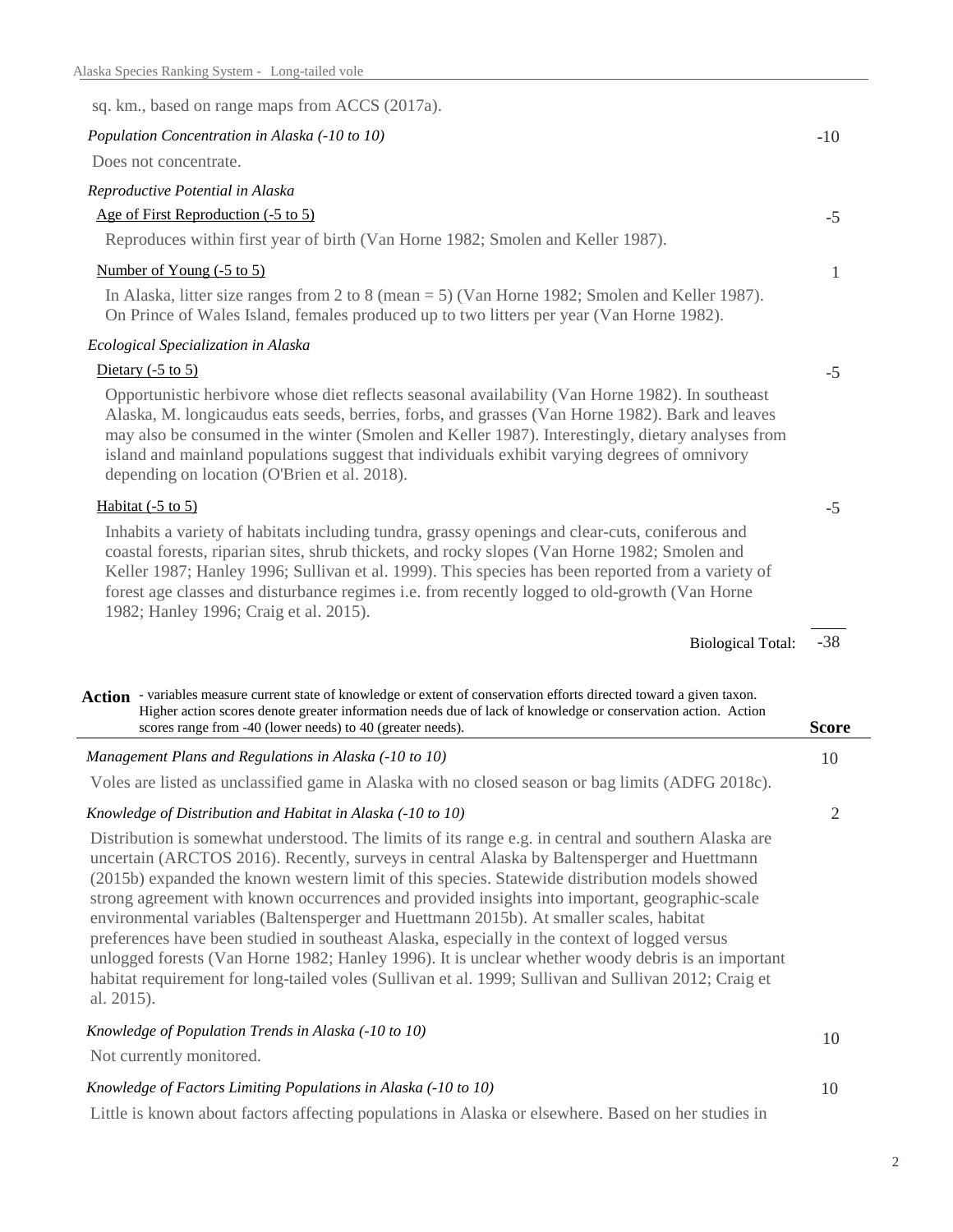southeast Alaska, Van Horne (1982) felt that neither intraspecific competition nor winter weather explained spatial or temporal differences in population size. Instead, she suggested the availability of high-quality food and predation were stronger drivers of population dynamics (Van Horne 1982). A recent study on American martens on Chichagof Island suggests that predator-prey dynamics may be tightly coupled in this system, as the population size and fecundity of martens were closely correlated with the abundance of M. longicaudus (Flynn and Schumacher 2009). This species does not seem to be negatively affected by logging practices in Southeast Alaska (Van Horne 1982; Hanley 1996). Climate change is expected to increase the potential distribution of long-tailed voles in Alaska by the end of this century (Baltensperger and Huettmann 2015a; Hope et al. 2015).

> 32 Action Total:

| biological or management questions. |                   |  |
|-------------------------------------|-------------------|--|
| Harvest:                            | Not substantial   |  |
| <b>Seasonal Occurrence:</b>         | Year-round        |  |
| <b>Taxonomic Significance:</b>      | Monotypic species |  |
| % Global Range in Alaska:           | ${<}10\%$         |  |
| % Global Population in Alaska: <25% |                   |  |
| Peripheral:                         | No.               |  |
|                                     |                   |  |

## Supplemental Information - variables do not receive numerical scores. Instead, they are used to sort taxa to answer specific

## **References**

Alaska Center for Conservation Science (ACCS). 2017a. Wildlife Data Portal. University of Alaska Anchorage. Available online: http://aknhp.uaa.alaska.edu/apps/wildlife

Alaska Department of Fish and Game (ADFG). 2020a. 2020-2021 Alaska hunting regulations. Alaska Department of Fish and Game. Juneau, AK, USA.

ARCTOS. 2016. ARCTOS database: Fish, amphibian, mammal, bird and reptile collections. University of Alaska Museum of the North, Fairbanks, AK, USA. Available online: http://arctos.database.museum/

Baltensperger, A. P., and F. Huettmann. 2015a. Predicted shifts in small mammal distributions and biodiversity in the altered future environment of Alaska: an open access data and machine learning perspective. PLoS ONE 10(7):e0132054. DOI: 10.1371/journal.pone.0132054

Baltensperger, A. P., and F. Huettmann. 2015b. Predictive spatial niche and biodiversity hotspot models for small mammal communities in Alaska: applying machine-learning to conservation planning. Landscape Ecology 30(4):681-697. DOI: 10.1007/s10980-014-0150-8

Craig, V. J., W. Klenner, M. C. Feller, and T. P. Sullivan. 2015. Population dynamics of meadow voles (Microtus pennsylvanicus) and long-tailed voles (M. longicaudus) and their relationship to downed wood in early successional forest habitats. Mammal Research 60(1):29-38. DOI: 10.1007/s13364-014-0207-8

Flynn, R. W., and T. V. Schumacher. 2009. Temporal changes in population dynamics of American martens. Journal of Wildlife Management 73(8):1269-1281. DOI: 10.2193/2008-169

Hanley, T. A. 1996. Small mammals of even-aged, red alder-conifer forests in southeastern Alaska. Canadian Field-Naturalist 110(1):626-629. Available online: https://www.biodiversitylibrary.org/item/106979

Hope, A. G., E. Waltari, J. L. Malaney, D. C. Payer, J. A. Cook, and S. L. Talbot. 2015. Arctic biodiversity: increasing richness accompanies shrinking refugia for a cold-associated tundra fauna. Ecosphere 6(9):159. DOI: 10.1890/ES15-00104.1

MacDonald, S. O., and J. A. Cook. 2009. Recent mammals of Alaska. University of Alaska Press, Fairbanks, AK, USA.

O'Brien, S. L., J. A. Cook, and S. D. Newsome. 2018. Niche differentiation among small mammals of the Alexander Archipelago in southeastern Alaska. Journal of Mammalogy 99(1):108-116. DOI: 10.1093/jmammal/gyx141